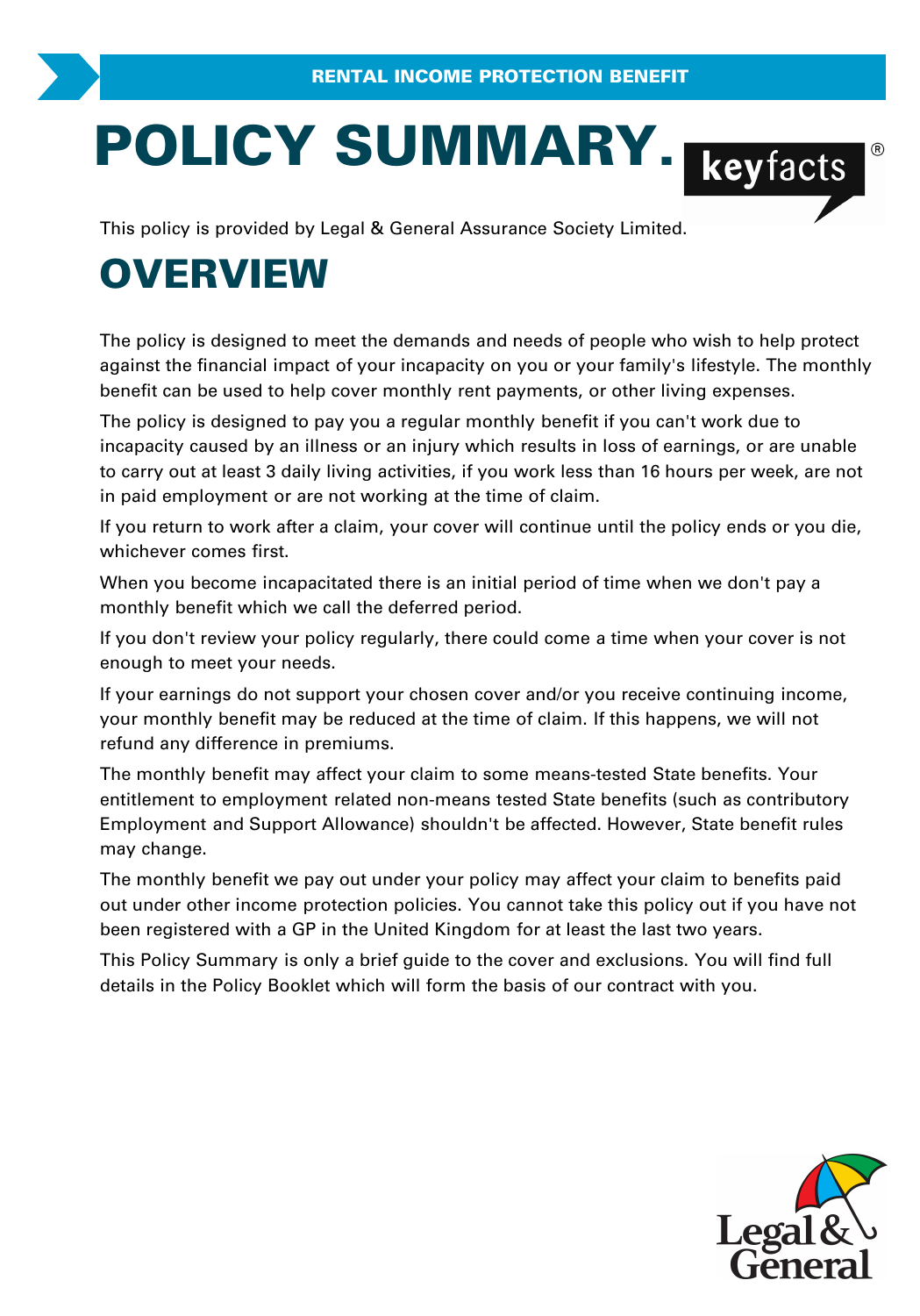# **WHAT IS COVERED?**

You will be covered if you meet our definition of incapacity:

If you work more than 16 hours per week, and are paid for your work, your incapacity definition will be own occupation. This means if, due to illness or injury, you're unable to work in your own occupation and you're not following any other occupation, we'll consider you to be incapacitated.

If you work less than 16 hours per week, are not in paid employment or are not working at definition will be own occupation. This means if, due to illness or injury, you're unable to<br>work in your own occupation and you're not following any other occupation, we'll consider<br>you to be incapacitated.<br>If you work le be Activities of Daily Living (ADL). This means if, due to illness or injury and in our opinion, you're unable to carry out at least three of the following activities, we'll consider you to be incapacitated. **Walking – The ability to walk more than 200 metres on a level surface.<br>
<b>Activities list**<br> **Walking – The ability to walk more than 200 metres on a level surface.**<br> **Climbing – The ability to climb up a flight of 12 stair** 

#### **Activities list**

incapacitated.<br>**Activities list**<br>Walking – The ability to walk more than 200 metres on a level surface.<br>Climbing – The ability to climb up a flight of 12 stairs and down again, using the handrail if<br>needed. needed.

**Lifting** – The ability to pick up an object weighing 2kg at table height and hold for 60 seconds before replacing the object on the table. **Bending** – The ability to bility up an object weighing 2kg at table height and hold for 60 seconds before replacing the object on the table.<br>**Bending** – The ability to bend or kneel to touch the floor and straighten up ag

**Bending** – The ability to bend or kneel to touch the floor and straighten up again.<br>**Getting in and out of a car** – The ability to get into a standard saloon car, and out again.

seconds before replacing the object on the table.<br>**Bending** – The ability to bend or kneel to touch the floor and straighten up again.<br>**Getting in and out of a car** – The ability to get into a standard saloon car, and out desktop personal computer keyboard.

**Getting in and out of a car** – The ability to get into a standard saloon car, and out again.<br> **Writing** – The manual dexterity to write legibly using a pen or pencil, or type using a desktop personal computer keyboard.<br>
W longer incapacitated, your policy ends, or you die, whichever happens first.

# **WHAT IS NOT COVERED?**

You are not covered if you don't give us full and honest answers to the questions we ask you before your policy starts. Please don't assume that we'll contact your doctor to find out your full medical details.

- · We may restrict some elements of cover based on the information that you give us. If we do this we'll tell you what we've excluded in your Policy Booklet under the heading You before your policy starts. Please<br>Your full medical details.<br>• We may restrict some elements<br>do this we'll tell you what we've<br>"When we will not pay a claim".<br>• This policy has no cash value af we may restrict some elements of<br>do this we'll tell you what we've e<br>"When we will not pay a claim".<br>• This policy has no cash value and<br>without making a valid claim.<br>• If you stop paying your premiums
- This policy has no cash value and we will not pay out if you reach the end of your policy
- If you stop paying your premiums your cover will end 30 days after the first missed premium.
- · This policy does not include unemployment cover, and therefore will not pay out if you become unemployed.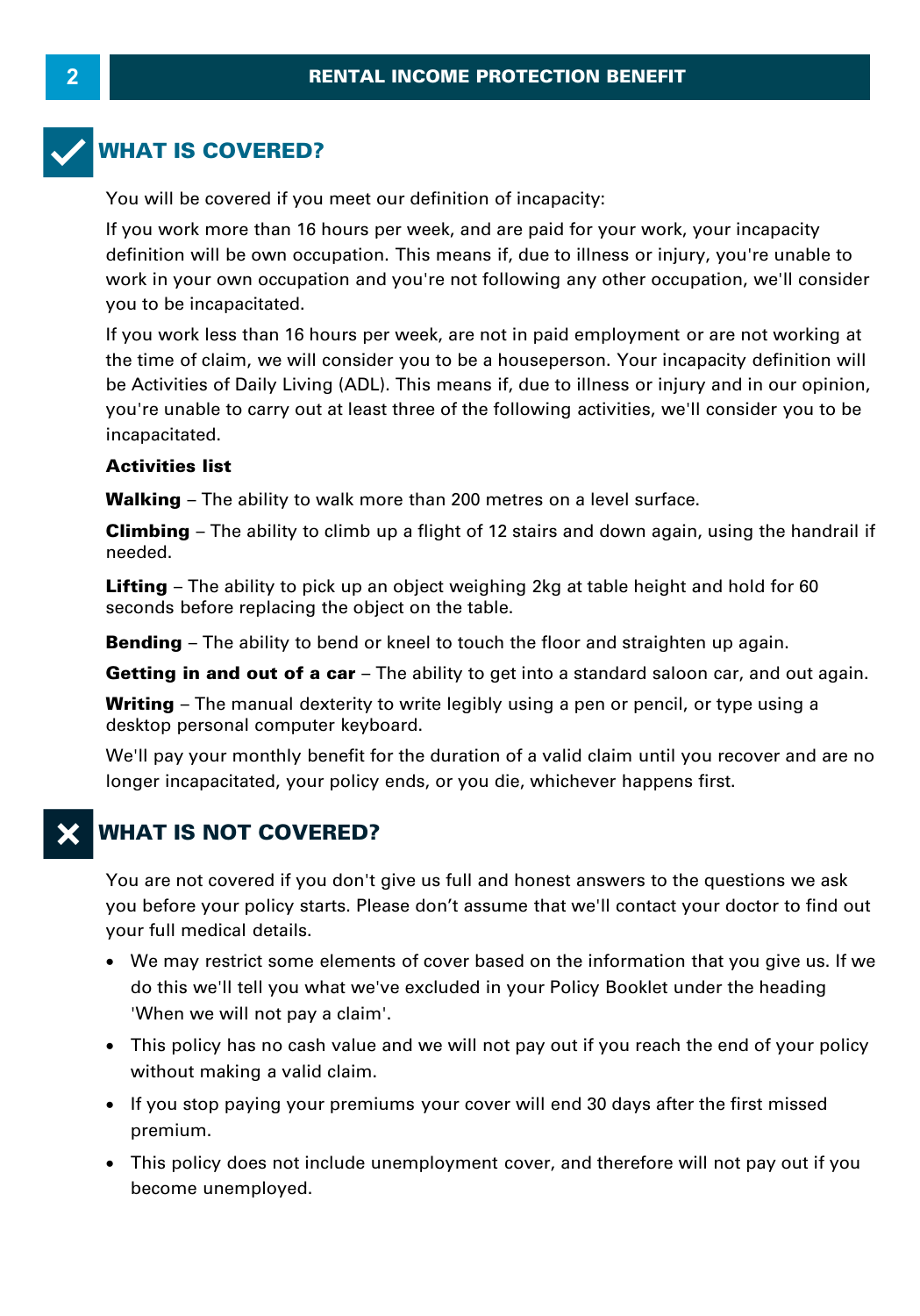# **ABOUT YOUR POLICY.**

#### **YOUR PREMIUMS**

#### **Guaranteed premiums**

Your premiums will remain the same during the length of your policy unless you make any changes.

#### **Increasing premiums**

If you choose an increasing policy your premiums will increase in line with the changes in Tour promains will tend it its same daring the longth of your policy amoss you make any<br>changes.<br>Increasing premiums<br>the Retail Prices Index (RPI) multiplied by 1.5 subject to a maximum increase of 15% per<br>annum. The RPI p **Increasing premiums**<br>If you choose an increasing policy your premiums will increase in line with<br>the Retail Prices Index (RPI) multiplied by 1.5 subject to a maximum increas<br>annum. The RPI provides an indication of inflat

If you choose to add Private Diagnostics it will not be included as part of the review.

If you choose to add Fracture Cover it will not be included as part of the review.

#### **AGE LIMITS**

The minimum length of the policy is five years but it cannot end before your 50th birthday.

You can take this policy out from your 18th birthday until your 60th birthday. The policy must end before your 70th birthday, or your planned retirement date, whichever is earlier.

There may be certain occupations that have limitations on the length of the policy.

## **YOUR COVER**

#### **Level cover**

Your amount of cover will stay the same unless you change it.

#### **Increasing cover**

If you choose an increasing policy, we'll give you the option every year to increase the monthly benefit you're covered for by the change in the Retail Prices Index (RPI) up to a maximum of 10% of your current monthly benefit, without the need for further medical evidence. This policy is designed to protect your monthly benefit against inflation. The maximum monthly benefit is £14,000 per month (£ 168,000 per year). Your premiums may be higher as you have chosen this option.

The RPI is a way of measuring the impact of inflation on family budgets and is published by the Government.

The RPI is a way of measuring the impact of inflation on family budgets and is published by<br>The RPI is a way of measuring the impact of inflation on family budgets and is published by<br>the Government.<br>Your premium will incr be higher as you have enseen and option.<br>The RPI is a way of measuring the impact of inflation on family budgets and is published<br>the Government.<br>Your premium will increase at a different rate to your monthly benefit becau premium. This takes into account the fact that the likelihood of claiming increases as you get older.

If the change to the RPI is less than 1% then both your premium and monthly benefit will stay the same until the next review.

If you decide not to increase the monthly benefit you're covered for, we won't offer you this option again.

If you choose to add Private Diagnostics it will not be included as part of the review.

If you choose to add Fracture Cover it will not be included as part of the review.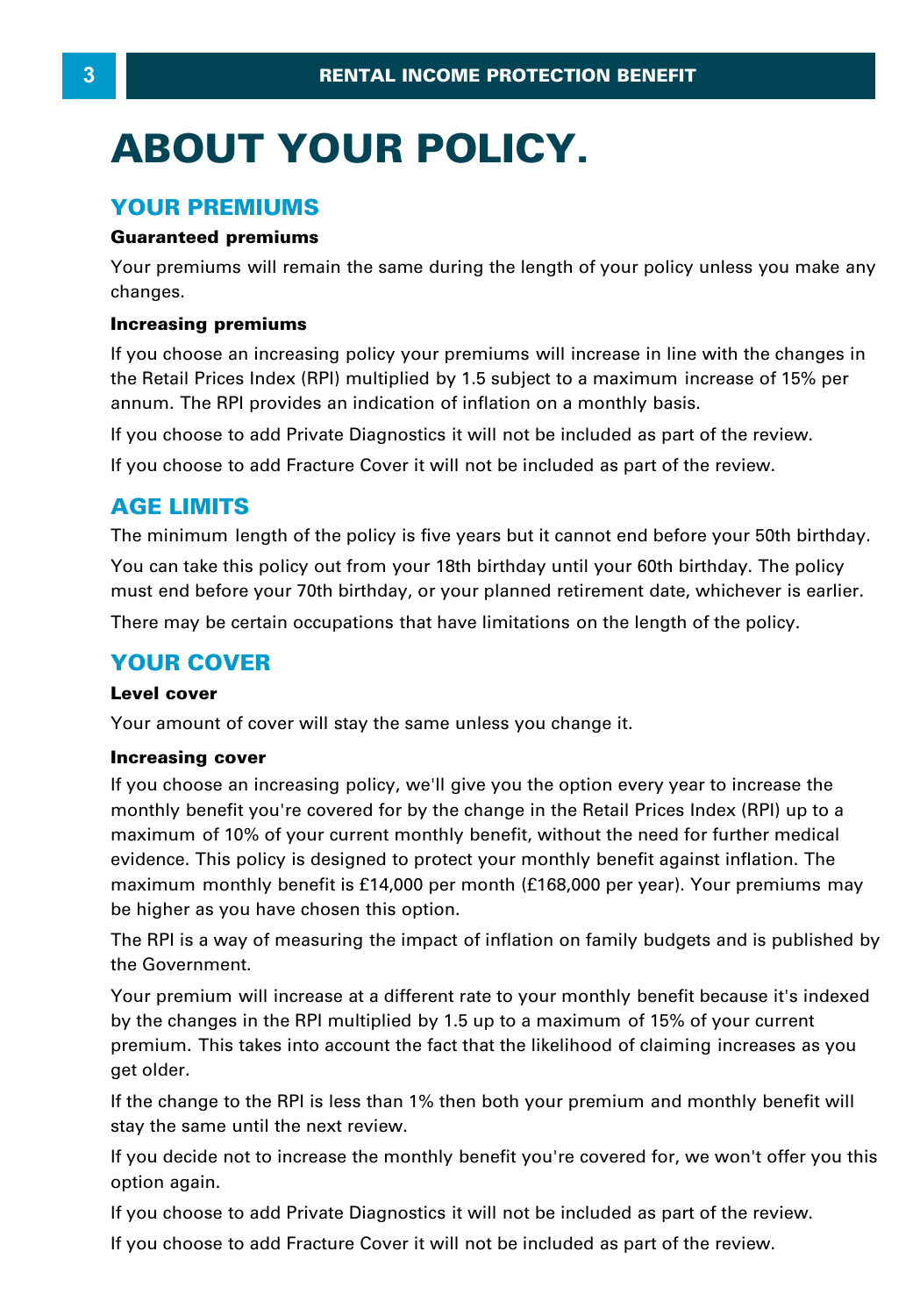## **MONTHLY BENEFIT**

The table below shows how the maximum monthly benefit that you can qualify for at the start of your policy is calculated. We do not cover 100% of your total gross earnings because currently tax and national insurance are not deducted from your monthly benefit.

| because currently tax and national insurance are not deducted from your monthly benefit.                                                                    |                                                                        |                                                                                                     |
|-------------------------------------------------------------------------------------------------------------------------------------------------------------|------------------------------------------------------------------------|-----------------------------------------------------------------------------------------------------|
| Remember that if you need to claim we'll calculate the maximum monthly benefit at claim<br>based on your earnings immediately before you are incapacitated. |                                                                        |                                                                                                     |
| How to calculate the<br>maximum monthly benefit<br>you can choose at the start of<br>your policy                                                            | <b>Example 1 Total</b><br><b>Gross Annual</b><br>$Income =$<br>£40,000 | <b>Example 2 Total</b><br><b>Gross Annual</b><br>$Income =$<br>£65,000                              |
| 60% of gross annual income<br>up to and including £60,000                                                                                                   | £40,000 x 60%<br>= £24,000                                             | £60,000 x 60%<br>$=$ £36,000                                                                        |
| 50% of gross annual income over<br>£60,000                                                                                                                  | N/A                                                                    | £65,000 - £60,000<br>$=$ £5,000<br>$50\% \times £5,000 =$<br>£2,500                                 |
| Maximum monthly benefit at the<br>start of your policy                                                                                                      | £24,000 $\div$ 12<br>$(months) =$<br>£2,000 monthly<br>benefit         | $£36,000 + £2,500$<br>$=$ £38,500<br>£38,500 $\div$ 12<br>$(months) =$<br>£3,208 monthly<br>benefit |

#### **Maximum Monthly Benefit**

The maximum monthly benefit we allow is £20,000 per month (up to a maximum of £240,000 per year), less any deductions we may apply.

The maximum monthly benefit if you:

- ·e maximum monthly benefit we allow is £20,000 per month (up to a maximum of<br>40,000 per year), less any deductions we may apply.<br>2 maximum monthly benefit if you:<br>choose an increasing policy is £14,000 per month (up to a ma year)
- are considered to be a houseperson; working less than 16 hours per week, are not in paid e maximum monthly benefit if you:<br>choose an increasing policy is £14,000 per month (up to a maximum of £168,000 per<br>year)<br>are considered to be a houseperson; working less than 16 hours per week, are not in paid<br>employment maximum of £20,000 per year)
- · are self-employed for less than 12 months, is 35% of your gross earnings (up to £240,000 per year).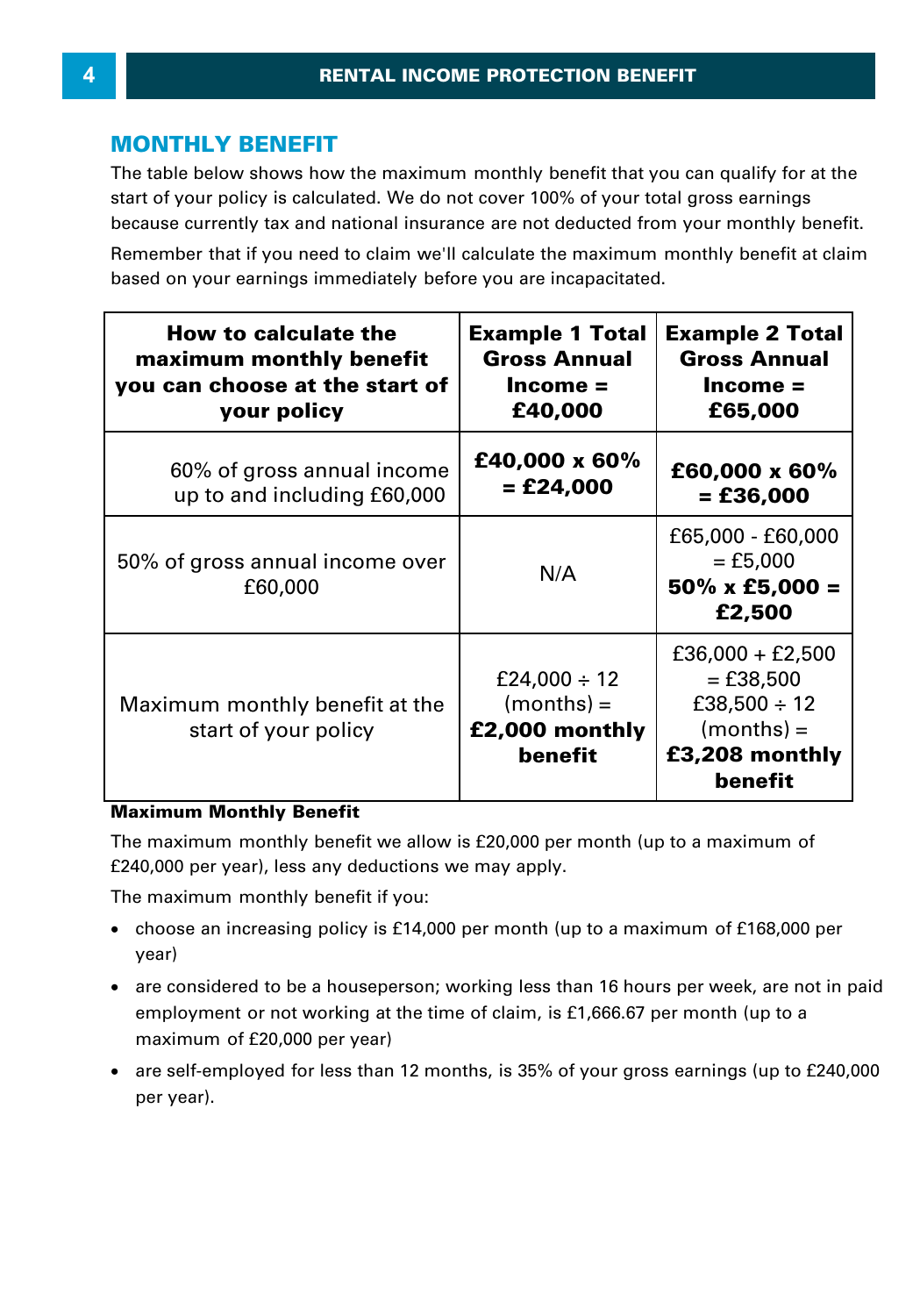## **HOW DOES MY EMPLOYMENT STATUS AFFECT ME?**

If you're employed when claiming we will pay your monthly benefit based on your pre-tax **HOW DOES MY EMPLOYMENT STATUS AFFECT ME?**<br>If you're employed when claiming we will pay your monthly benefit based on your pre-tax<br>earnings for PAYE assessment purposes (including P11D benefits – benefits in kind and any<br>d **HOW DOES MY EMPLOYMENT STATUS AFFECT ME?**<br>If you're employed when claiming we will pay your monthly benefit based on your pre-tax<br>earnings for PAYE assessment purposes (including P11D benefits – benefits in kind and any<br>d work.

If you're self-employed when claiming we will pay your monthly benefit based on your share of the annual pre-tax profits. This is the total income from the business less any dividends from a private limited company) in the 12 months before you become unable to<br>work.<br>If you're self-employed when claiming we will pay your monthly benefit based on your<br>share of the annual pre-tax profits. This is If you're self-employed when claiming we will pay your monthly benefit based on your<br>share of the annual pre-tax profits. This is the total income from the business less any<br>allowable expenses as permitted under HM Revenue

share of the annual pre-tax profits. This is the total income from the business less any<br>allowable expenses as permitted under HM Revenue & Customs (HMRC) guidelines.<br>If you are self-employed for more than 36 months prior of self-employment prior to incapacity. prior to incapacity. If you're self-employed for less than 36 months before a claim we'll<br>calculate your yearly earnings based on your average yearly pre-tax profit during the period<br>of self-employment prior to incapacity.

We will ask for evidence of your earnings if you claim.

monthly benefit calculated at the time of claim, whichever is greater.

You need to consider the following continuing income when calculating your chosen monthly benefit at the start of your policy, as this will be taken off the monthly benefit payable when you claim: from a mode to dividends received from a private with dividend from a problem with the monthly benefit at the start of your policy, as this will be taken off the monthly benefit vable when you claim:<br>60% of continuing gros

- · 60% of continuing gross income received, such as sick pay
- ·profit
- · 60% of gross income from investments, if this is taken into account in determining your earnings for the monthly benefit profit<br>60% of gross income from investments, if this is taken into account in determining your<br>earnings for the monthly benefit<br>60% of ill-health pension/early retirement schemes that would pay you a benefit as a<br>result of
- 60% of ill-health pension/early retirement schemes that would pay you a benefit as a result of incapacity
- · Any regular payments to which you're entitled from any other insurance policy due to 60% of ill-health pension/early retirement schemes that would pay you a benefit as a<br>result of incapacity<br>Any regular payments to which you're entitled from any other insurance policy due to<br>incapacity. Regular payments fr terminal illness or critical illness will not be taken into consideration.

We won't reduce the monthly benefit due to income from savings.

The benefit we pay may affect your claim to some means-tested State benefits. Any employment related non-means tested State benefits (such as contributory Employment and Support Allowance (ESA) and Statutory Sick Pay) will not be deducted from the monthly benefit.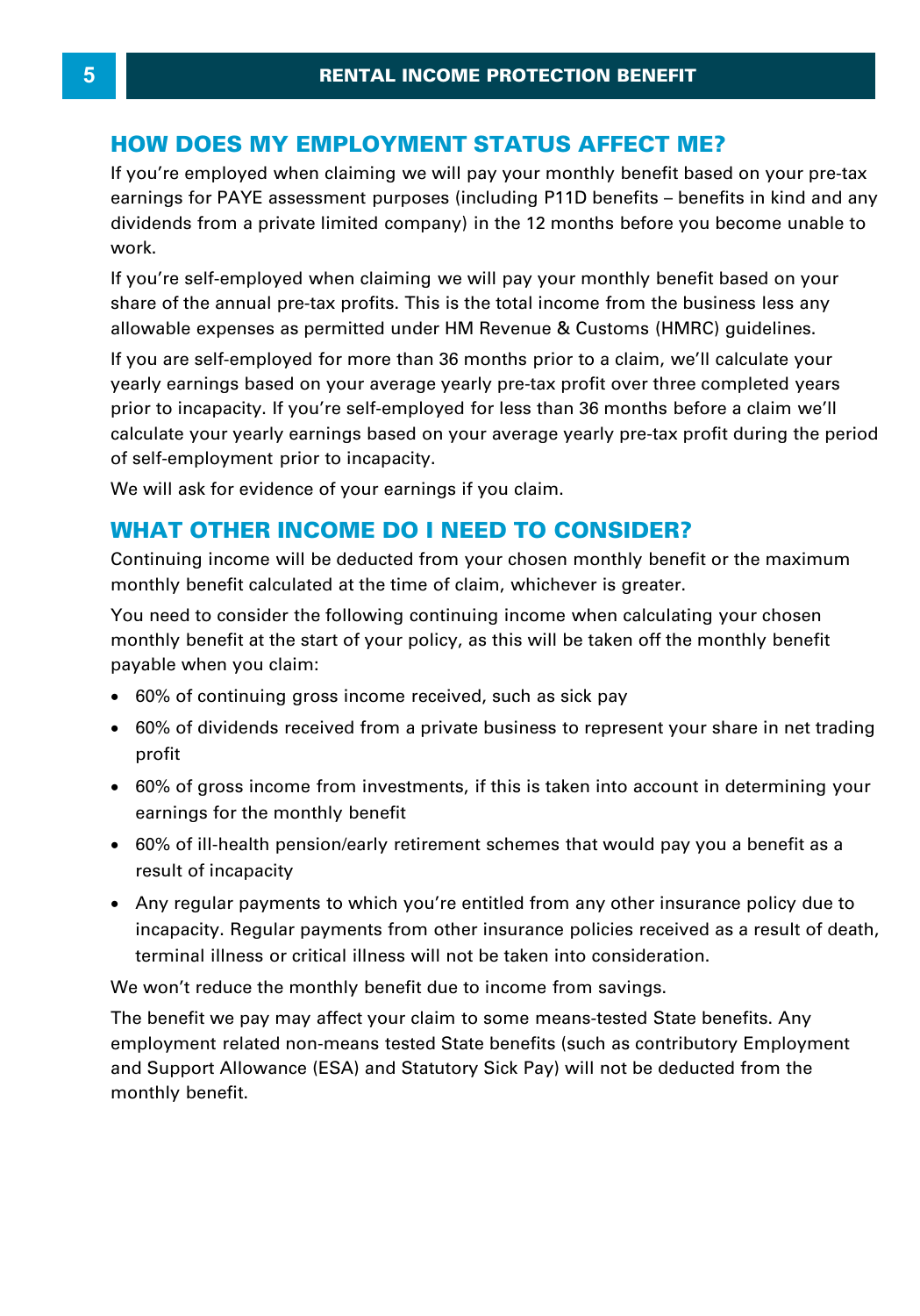## **THE INCOME GUARANTEE**

The monthly benefit at claim stage is calculated based on your earnings immediately before you were incapacitated, not your earnings at the start of your policy. This could mean that if your earnings go down, you may not receive what you expect. To help protect your chosen monthly benefit that you select at the start of your policy, we include the Income Guarantee at no extra cost.

We'll base the Income Guarantee on the lower of £1,500 per month or your chosen monthly benefit at the start of your policy.

This could be made up of a combination of your policy, we medde the medine diarance<br>We'll base the Income Guarantee on the lower of £1,500 per month or your chosen monthly<br>benefit at the start of your policy.<br>This could be benefit provided by your policy. Continuing income you receive whilst incapacitated will be deducted from the chosen monthly benefit, or the maximum monthly benefit calculated at the time of claim, whichever is greater. The monthly benefit payable will never be more than the monthly benefit as shown in your Policy Booklet. If the chosen monthly benefit was more than £1,500 per month and the maximum monthly benefit at claim is less than £1,500 per month, any continuing income will be deducted from the Income Guarantee.

The monthly benefit payable will be re-assessed throughout your claim and adjusted to take into account any changes to your continuing income, to ensure that if your continuing income reduces or comes to an end, the monthly benefit payable will increase up to but not exceeding the chosen monthly benefit or £1,500 per month, whichever is lower. The monthly benefit payable will be re-assessed throughout your claim and adjusted to take<br>into account any changes to your continuing income, to ensure that if your continuing<br>income reduces or comes to an end, the monthl

less than 16 hours per week, are not in paid employment, or are not working at the time of claim.

If we reduce the monthly benefit payable at claim, we won't refund any of your premiums. Therefore it is important that you review your policy regularly to ensure that it meets your needs.

#### **The Income Guarantee for NHS Dentists, Doctors, Midwives, Nurses and Surgeons**

We will base the Income Guarantee on the lower of £3,000 per month or the monthly needs.<br>The Income Guarantee for NHS Dentists, Doctors, Midwives, Nurses and Surgeons<br>We will base the Income Guarantee on the lower of £3,000 per month or the monthly<br>benefit chosen at the start of the policy if you are em midwife, nurse or surgeon.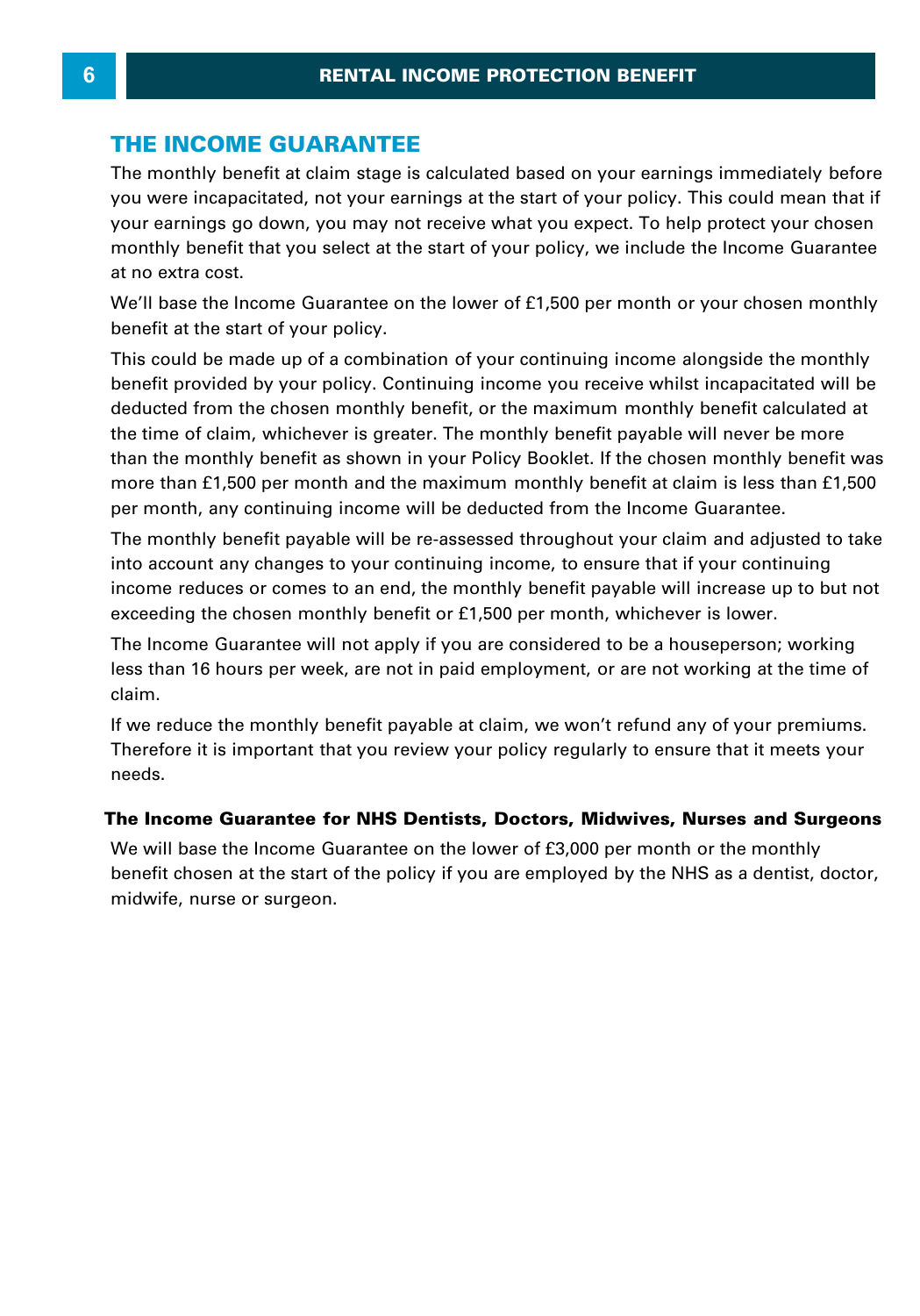# **RENTAL INCOME**<br>**Working Example – Scenario 1**<br>Peter earns £28,000 a year. **Peter Example - Scenario<br>Peter earns £28,000 a year.<br>Peter earns £28,000 a year.<br>He can take out a plan for 60% of Working Example – Scenari**<br>Peter earns £28,000 a year.<br>He can take out a plan for 60%<br>(£28,000 × 60%) = £16,800<br>This figure is then divided by 1

**Working Example – Scenario 1<br>Peter earns £28,000 a year.<br>He can take out a plan for 60% of his annual gross income:<br>(£28,000 × 60%) = £16,800** 

This figure is then divided by 12 to work out the maximum monthly benefit that Peter can take out:  $(f28,000 \times 60\%) = f16,800$ <br>This figure is then divided b<br>take out:<br> $(f16,800 \div 12) = f1,400$ <br>Therefore. Peter decides to

This figure is then divided by 12 to work out the maximum monthly benefit that Peter can<br>take out:<br>(£16,800 ÷ 12) = £1,400<br>Therefore, Peter decides to take out a policy with a monthly benefit of £1,400 and a deferred<br>peri period of 26 weeks.

(£16,800 ÷ 12) = £1,400<br>Therefore, Peter decides to take out a policy with a monthly benefit of £1,400 and a deferred<br>period of 26 weeks.<br>A few years later, Peter suffers an illness and is unable to work. At claim, we calc maximum monthly benefit based on Peter's new salary, which has reduced to £22,400 a year. Friew years fact, I eter suncts an imitess and is analyte to work. At elamit, we calculate the maximum monthly benefit based on Peter's new salary, which has reduced to £22,400 a year.<br>The maximum monthly benefit based on

The maximum monthly benefit based on Peter's new salary is:

£1,400 per month.

If Peter receives any continuing income, we would need to take this into account. For example, if Peter has continuing income, we would heed to take this life account. For example, if Peter has continuing income of £500 per month, then we would deduct 60% of this amount (£300) from the monthly benefit as ca this amount (£300) from the monthly benefit as calculated at claim: E1,400 per monument<br>If Peter receives any continexample, if Peter has contin<br>this amount (£300) from th<br>£1,400 - £300 = £1,100<br>Therefore Peter would rece

£1,400 - £300 = £1,100<br>Therefore Peter would receive a monthly benefit of £1,100.<br>The Income Guarantee means that we will pay Peter a monthly benefit, which when added to his continuing income, guarantees he will receive the monthly benefit amount on his policy of £1,400. The Income Guarantee means that we will pay Peter a monthly benefit, which when added<br>to his continuing income, guarantees he will receive the monthly benefit amount on his<br>policy of £1,400.<br>If Peter is still claiming a mo

This is the monthly benefit on Peter's policy.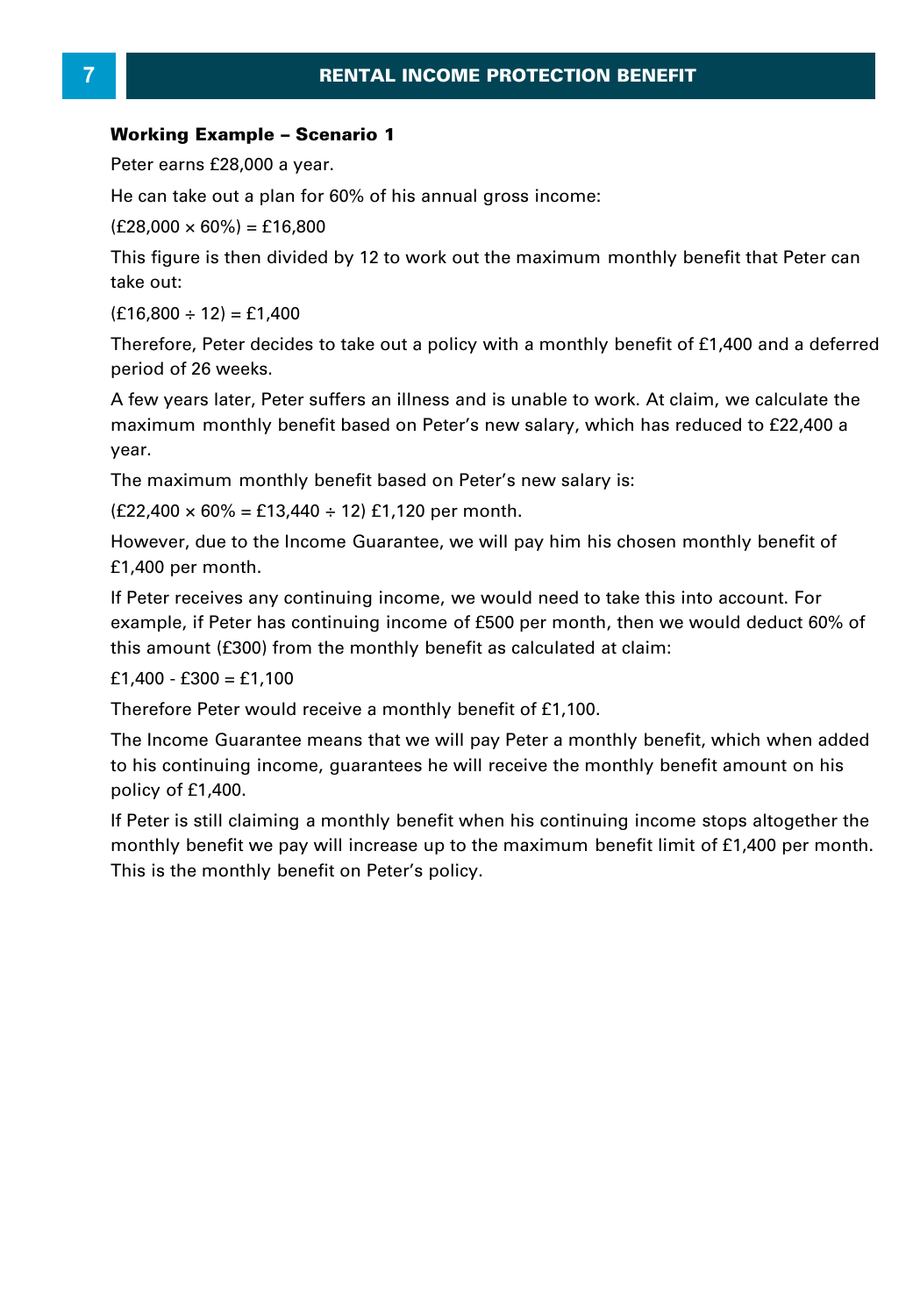# **Morking Example – Scenario 2<br>Working Example – Scenario 2<br>Sarah earns £32,500 a year. RENTA**<br> **Working Example – Scenario**<br>
Sarah earns £32,500 a year.<br>
She can take out a plan for 60% **Working Example – Scenari**<br>Sarah earns £32,500 a year.<br>She can take out a plan for 60%<br>(£32,500 × 60%) = £19,500<br>This figure is then divided by 1

Sarah earns £32,500 a year.<br>She can take out a plan for 60% of her annual gross income:<br>(£32.500 × 60%) = £19.500

This figure is then divided by 12 to work out the maximum monthly benefit that Sarah can take out:  $(f32,500 \times 60\%) = f19,500$ <br>This figure is then divided b<br>take out:<br> $(f19,500 \div 12) = f1,625$ <br>Therefore, Sarah decides to This figure is then divided by 12 to work out the maximum monthly benefit that Sarah can<br>take out:<br>(£19,500 ÷ 12) = £1,625<br>Therefore, Sarah decides to take out a policy with a monthly benefit of £1,625 and a<br>deferred peri

deferred period of 26 weeks.  $(f19,500 \div 12) = f1,625$ <br>Therefore, Sarah decides to take out a policy with a monthly benefit of £1,625 and a

At claim, we calculate the maximum monthly benefit based on Sarah's new salary, which A few years later, Sarah suffers an illness and is unable to work.<br>At claim, we calculate the maximum monthly benefit based on S<br>has reduced to £26,000 a year. At claim, we calculate the maximum monthly benefit based on Sarah's new salary, which<br>has reduced to £26,000 a year.<br>The maximum monthly benefit based on Sarah's new salary is:<br>(£26,000 × 60% = £15,600 ÷ 12) £1,300 per mon

The maximum monthly benefit based on Sarah's new salary is:

The maximum monthly benefit based on Sarah's new salary is:<br>(£26,000 × 60% = £15,600 ÷ 12) £1,300 per month.<br>However, because Sarah's chosen monthly benefit was greater than £1,500, wit<br>Income Guarantee, we will pay her a

If Sarah receives any continuing income, we would need to take this into account. For example, if Sarah has continuing income of £500 per month, then we would deduct 60% of this amount (£300) from the monthly benefit as calculated at claim:<br>
£1,500 - £300 = £1,200<br>
Therefore Sarah would receive a monthly be this amount (£300) from the monthly benefit as calculated at claim: If Sarah receives any continexample, if Sarah has continexample, if Sarah has continent<br>this amount (£300) from th<br>£1,500 - £300 = £1,200<br>Therefore Sarah would rec

this amount (£300) from the monthly benefit as calculated at claim:<br>£1,500 - £300 = £1,200<br>Therefore Sarah would receive a monthly benefit of £1,200.<br>The Income Guarantee means that we will pay Sarah a monthly benefit, whi f 1,500 - f 300 = f 1,200<br>Therefore Sarah would receive a monthly benefit of f 1,200.<br>The Income Guarantee means that we will pay Sarah a monthly benefit, which when added<br>to her continuing income, guarantees that she wil £1,500. Therefore Sarah would receive a monthly benefit of £1,200.<br>The Income Guarantee means that we will pay Sarah a monthly benefit, which when added<br>to her continuing income, guarantees that she will receive a monthly benefit

monthly benefit we pay will increase up to the maximum benefit limit of £1,500 per month.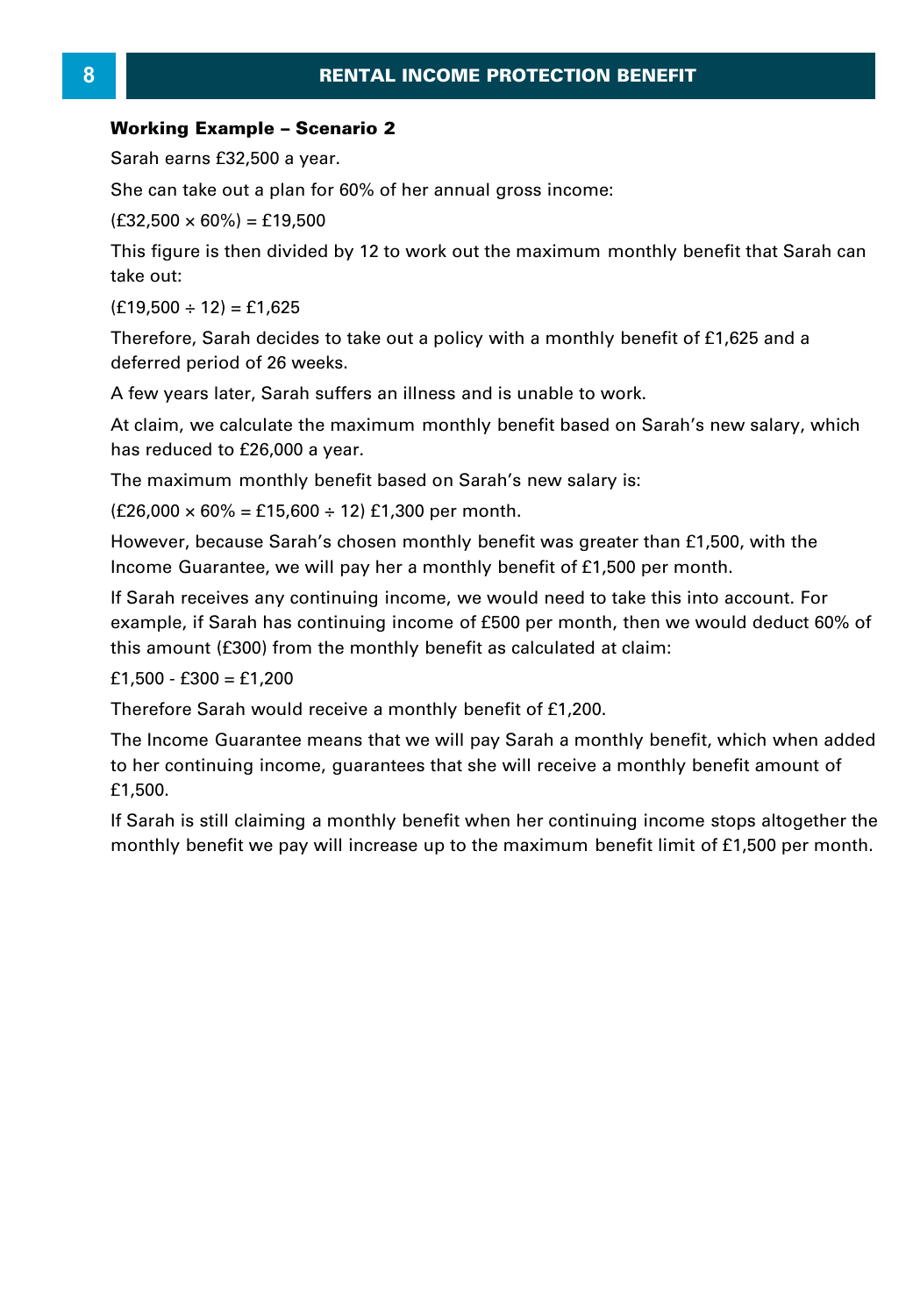#### **DEFERRED PERIODS**

When you take out your policy you will need to choose between five different deferred periods (4, 8, 13, 26 or 52 weeks). A deferred period is an initial period of time when you're unable to work and we don't pay any monthly benefit.

You should take into account any earnings which you'll receive once you stop working. You should also think about how long you're prepared to live on your savings.

For all deferred periods, if your claim is accepted after we have assessed it both medically and financially your monthly benefit payments will start one month after your deferred period ends and then will be paid monthly in arrears. A four week deferred period, you must tell us within two matter your deferred period ends and then will be paid monthly in arrears.<br>
If you choose:<br>
• A four week deferred period, you must tell us within two weeks of the s

If you choose:

- ·
- Any other deferred period, you must tell us within four weeks of the start of incapacity.

If you don't do this we may not backdate your claim.

Premiums must continue to be paid during your deferred period and whilst your claim is being processed. We'll tell you when you no longer need to pay your premiums and we will suspend them while we pay your monthly benefit. Any overpaid premiums will be returned to you. When your claim ends, you'll need to start paying your premiums again to make sure your cover continues.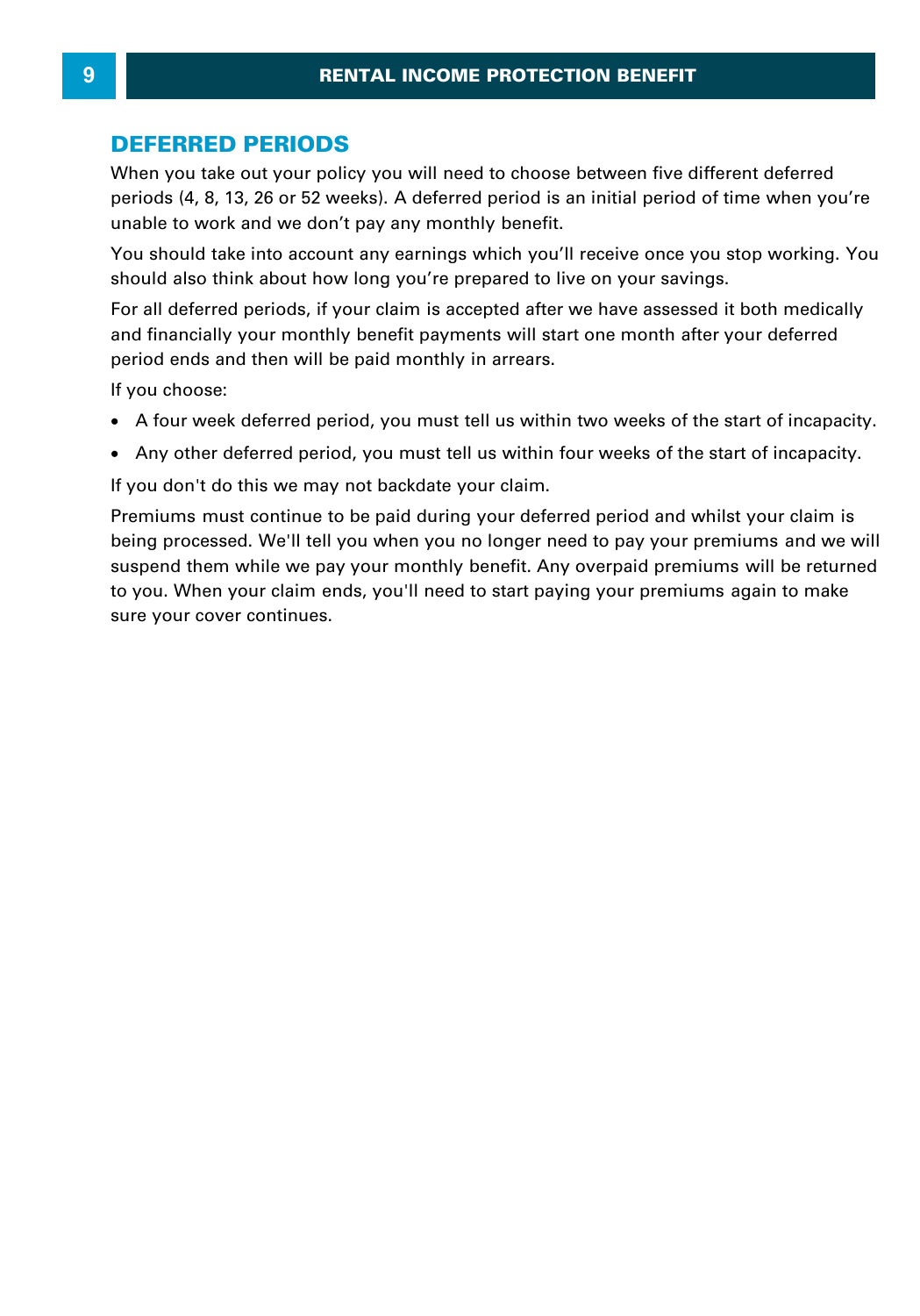#### **STEPPED BENEFIT**

If you choose the Stepped Benefit option you are allowed to select two deferred periods, each with different monthly benefits. **STEPPED BENEFIT**<br>If you choose the Stepped Benefit option you are allowed to select two deferred periods,<br>each with different monthly benefits.<br>This means you have a lower monthly benefit which then increases as your cont

income reduces.

The Stepped Benefit allows you the flexibility to tailor your policy to meet your personal Cach with different monthly benefit which then increases as your continuing<br>income reduces.<br>The Stepped Benefit allows you the flexibility to tailor your policy to meet your personal<br>circumstances. This could be useful if income for the first few weeks or months of your incapacity. Any continuing income you receive will be taken into account when you claim and may reduce the monthly benefit you receive.

#### **NHS Dentists, Doctors, Midwives, Nurses and Surgeons**

If you are employed by the NHS in the UK, and are registered with the General Dentist receive.<br>**VHS Dentists, Doctors, Midwives, Nurses and Surgeons**<br>If you are employed by the NHS in the UK, and are registered with the General Dentist<br>Council (GDC) or General Medical Council (GMC), or you are a nurse or mi **NHS Dentists, Doctors, Midwives, Nurses and Surgeons**<br>If you are employed by the NHS in the UK, and are registered with the General Dentist<br>Council (GDC) or General Medical Council (GMC), or you are a nurse or midwife dir **IFIS Dentists, Doctors, Midwives, Nurses and Surgeons**<br>If you are employed by the NHS in the UK, and are registered with the General Dentist<br>Council (GDC) or General Medical Council (GMC), or you are a nurse or midwife di If you are employed by the NHS in the UK, and are registered with the General Dentist<br>Council (GDC) or General Medical Council (GMC), or you are a nurse or midwife directly<br>employed by the NHS in the UK and registered with employment with the NHS. employed by the NHS in the UK and registered with the Nursing & Midwitery Council<br>(NMC), as a dentist, doctor, nurse or surgeon we can provide special terms in order to<br>match your sick pay structure should you come to clai

(NMC), as a dentist, doctor, nurse or surgeon we can provide special terms in order to<br>match your sick pay structure should you come to claim within your first 5 years of<br>employment with the NHS.<br>The policy should be set u match your sick pay structure should you come to claim within your first 5 years of<br>employment with the NHS.<br>The policy should be set up on a stepped benefit basis with a 26 and 52 week deferred<br>period split, this matches situation at the time and start paying the monthly benefit when your NHS sick pay reduces or stops.

This option should only be used to cover your earnings through the NHS for that specific you need to make a claim before completing 5 years service, we will be able to match your<br>situation at the time and start paying the monthly benefit when your NHS sick pay reduces<br>or stops.<br>This option should only be used practice.

If you need to claim, we will take into account all other income you receive including, for example, income from private practice, employment by GP or dental partnerships or any other healthcare businesses, as well as your entitlement to sick pay from your employer, or other insurance policies when calculating the monthly benefit. If you choose the Low Cost Option this provides a way of keeping your premiums down by<br>If you choose the Low Cost Option this provides a way of keeping your premiums down by<br>If you choose the Low Cost Option this provides

#### **LOW COST OPTION**

limiting the length of time your monthly benefit can be paid. **LOW COST OPTION**<br>If you choose the Low Cost Option this provides a way of keeping your premiums down by<br>limiting the length of time your monthly benefit can be paid.<br>You can choose at outset between having a maximum benef

individual claim of:

- · 12 months, or
- · 24 months.

Multiple claims can be made. Please see the Policy Booklet for more information.

12 months, or<br>
12 months.<br>
Multiple claims can be made. Please see the Policy Booklet for more information.<br>
If you are a houseperson, after the monthly benefit has been paid for the maximum benefit<br>
payment period, which payment period, which does not need to be consecutive, your policy will end.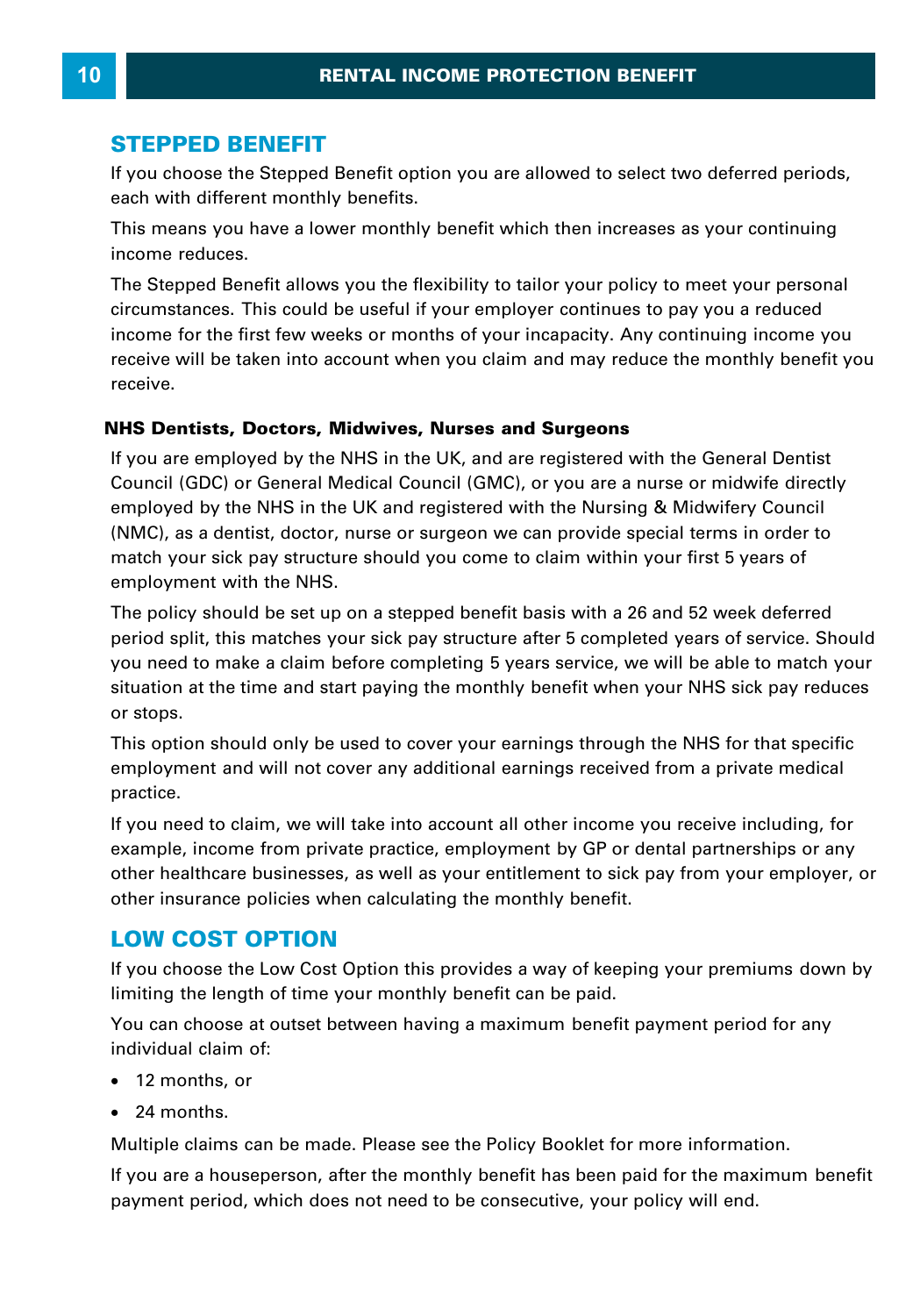# **BENEFITS FOR ALL POLICIES.**

The following benefits can be added at the start of the policy for an additional cost. These benefits may have eligibility criteria and restrictions that apply.

## **FRACTURE COVER**

Optional, must be chosen at the start of the policy, as long as this is before your 64th birthday, and will be an additional cost.

This benefit is insured by AXIS Specialty Europe SE with all claims processed by Trustedoctor and can be renewed by you every 12 months. Fracture Cover is arranged Uptional, must be chosen at the start of the policy, as long as this is before your 64th<br>birthday, and will be an additional cost.<br>This benefit is insured by AXIS Specialty Europe SE with all claims processed by<br>Trustedoct SE. through Legal & General Partnership Services Limited as agent of AXIS Specialty Europe<br>SE.<br>You can't choose this benefit if you already have it on any other Legal & General policy. You

can cancel this benefit at any time and if you do the premium for your policy will be recalculated. This benefit cannot be reapplied to your policy.



## **WHAT IS COVERED?**

You will be covered for a specified diagnosed fracture, dislocated joint, ruptured tendon or ligament tear. The amount paid will vary depending on which part of the body is affected.

There is no limit to the number of claims you can make, however the maximum amount paid will be no more than £7,500 in any policy year.

#### **WHAT IS NOT COVERED?**

- · You will not be eligible for Fracture Cover if you are aged under 18 at the date the injury occurs.
- · You can't claim if the injury occurs within seven days of the policy start date.
- · Fracture Cover will end if the policy is cancelled or the benefit is removed.
- · You will not be eligible for Fracture Cover if you have osteoporosis or pseudarthrosis.
- · Certain types of fractures, dislocated joints, ruptured tendons and ligament tears are not covered.

Please see the Policy Booklet for full details of what is and is not covered.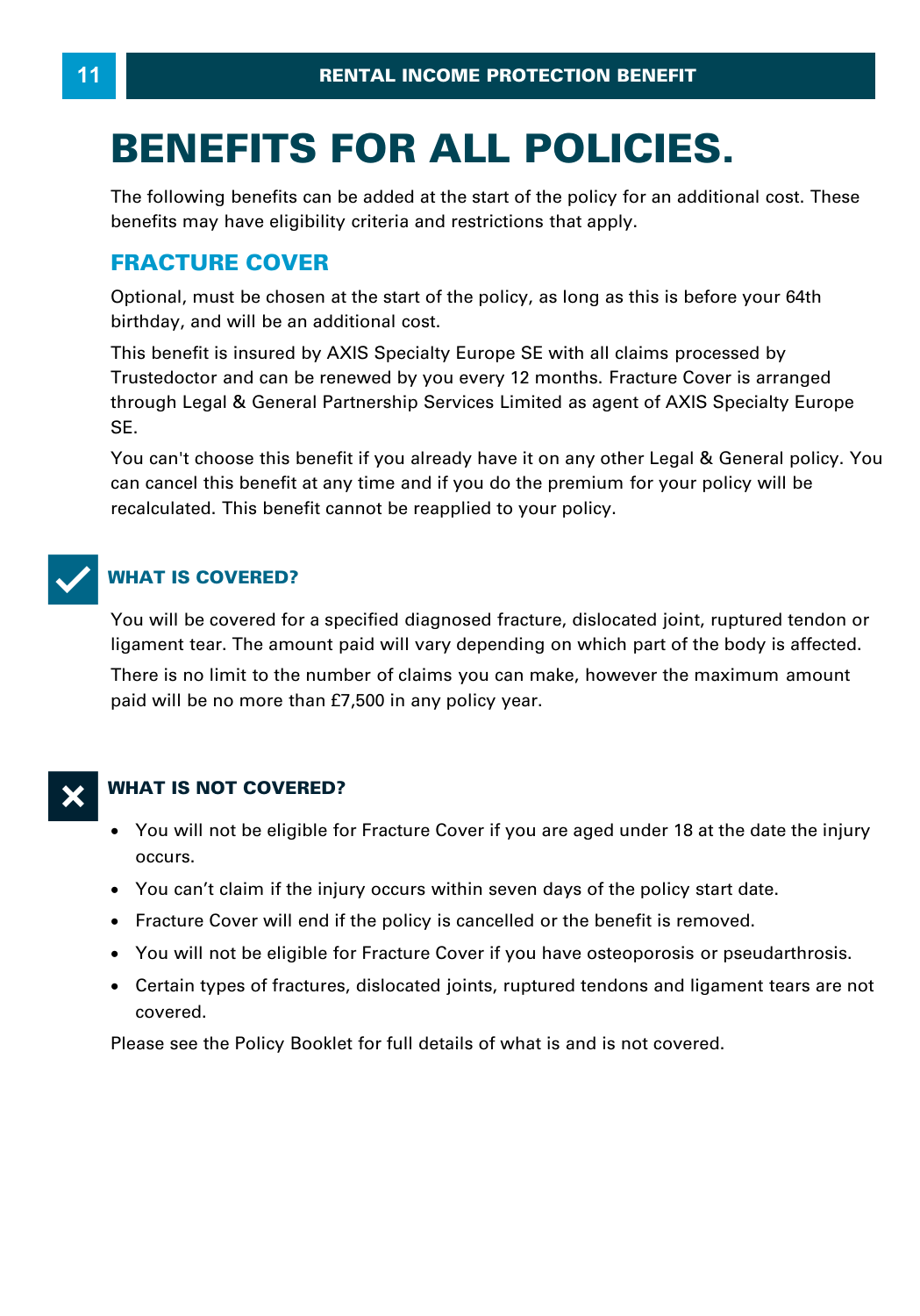## **PRIVATE DIAGNOSTICS**

Optional, must be chosen at the start of the policy and will be an additional cost. This benefit is insured by AXIS Specialty Europe SE with all services provided by Trustedoctor and can be renewed by you every 12 months. Private Diagnostics is arranged Through Legal Americans at the start of the policy and will be an additional cost.<br>This benefit is insured by AXIS Specialty Europe SE with all services provided by<br>Trustedoctor and can be renewed by you every 12 months. P SE. through Legal & General Partnership Services Limited as agent of AXIS Specialty Europe<br>SE.<br>You can't choose this benefit if you already have it on any other Legal & General policy. You

can cancel this benefit at any time and if you do the premium for your policy will be recalculated. This benefit cannot be reapplied to your policy.

## T**WHAT IS COVERED?**

Private Diagnostics allows you access to a Specialist via the Trustedoctor portal, in order to speed up specialist consultations and diagnostic testing for Oncology, Cardiology or Neurosurgery.

- · For each person that takes out the benefit, in any benefit renewal period, the cost of up to three primary virtual consultations will be covered, as long as each separate primary ved up specialist consultations and diagnostic testing for Oficology, Cardiology of<br>urosurgery.<br>For each person that takes out the benefit, in any benefit renewal period, the cost of u<br>three primary virtual consultation is consultation this will count towards the limit mentioned above.
- · The cost of one follow up virtual consultation for each primary virtual consultation will be covered.
- · The cost of all non-invasive diagnostic tests that your specialist recommends will be covered.

This benefit also covers any of your children, provided the virtual consultation process starts before their 22nd birthday.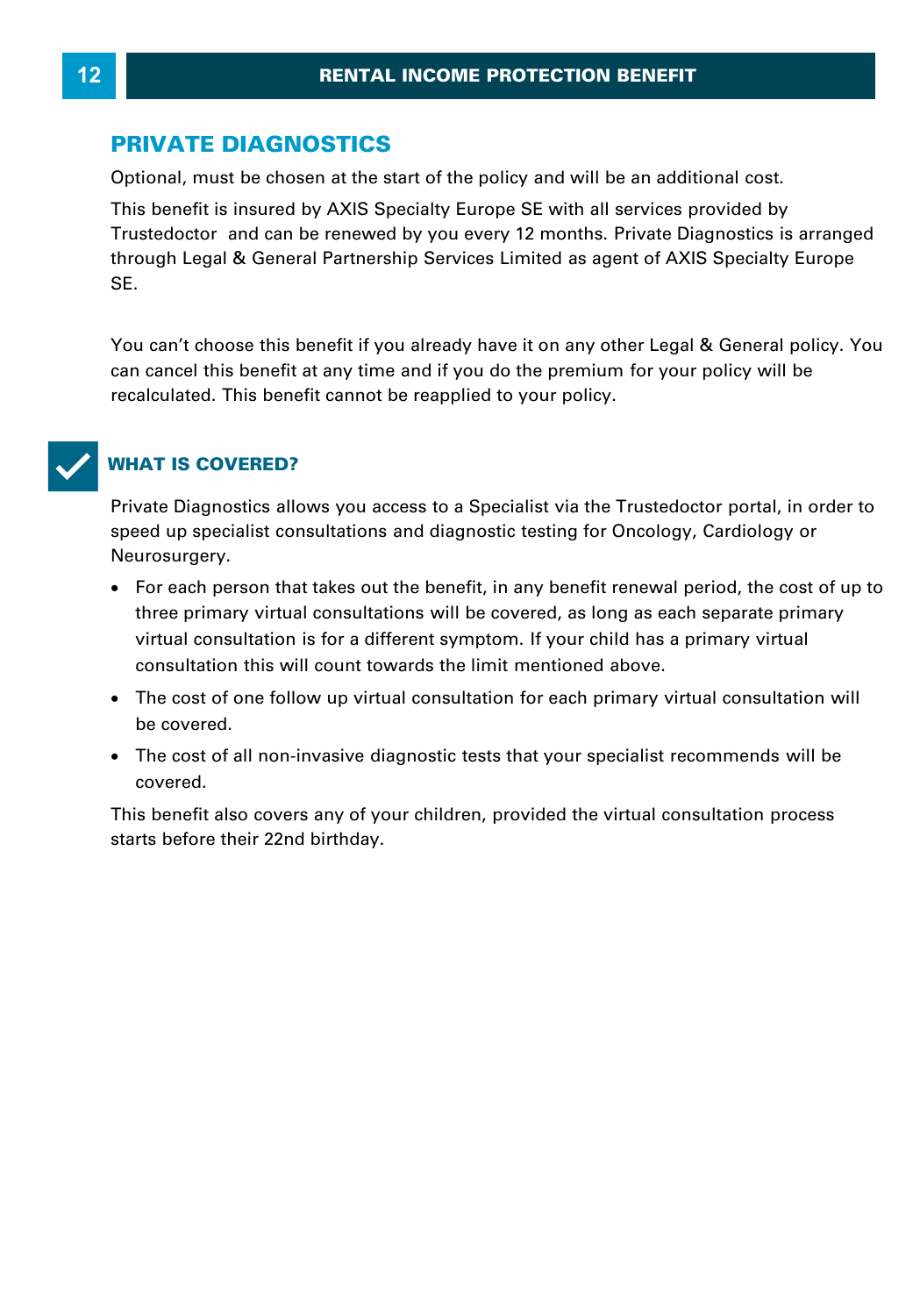#### **WHAT IS NOT COVERED?**

- · The cost of any virtual consultation or non-invasive diagnostic test that has not been arranged and authorised through the Trustedoctor portal and recommended by a specialist.
- · The cost of any expenses for accommodation, travel or taking time off work to attend the virtual consultation or complete the approved non-invasive diagnostic tests.
- · The cost of all invasive diagnostic tests even if recommended by a specialist.
- · Any primary virtual consultation where symptoms began before the policy start date.
- · Diagnostic tests for your child if before the policy start date:
	- Their symptoms existed; or
	- º The illness or condition had occurred; or
	- º Either parent received counselling or medical advice in relation to the condition or have been aware of the increased risk of the condition before the policy start date or before the legal adoption of the child.

Please see the Policy Booklet for full details of what is and is not covered.

The following benefits are automatically included at no extra cost. The following benefits may have eligibility criteria and restrictions that apply.

# **LINKED CLAIMS**



#### **WHAT IS COVERED?**

If you need to claim again for the same or related cause of incapacity within 12 months of returning to your occupation, you are covered and the deferred period won't apply. There is no limit to the number of claims you can make.

If you choose the Low Cost Option a linked claim will only be possible if your most recent claim did not reach the maximum benefit payment period chosen at outset.

#### **WHAT IS NOT COVERED?**

You are not covered if you do not restart paying your premiums when your claim ends. You are not covered if you need to claim 12 months after returning to your occupation due to the same incapacity, you will have to wait until your deferred period ends.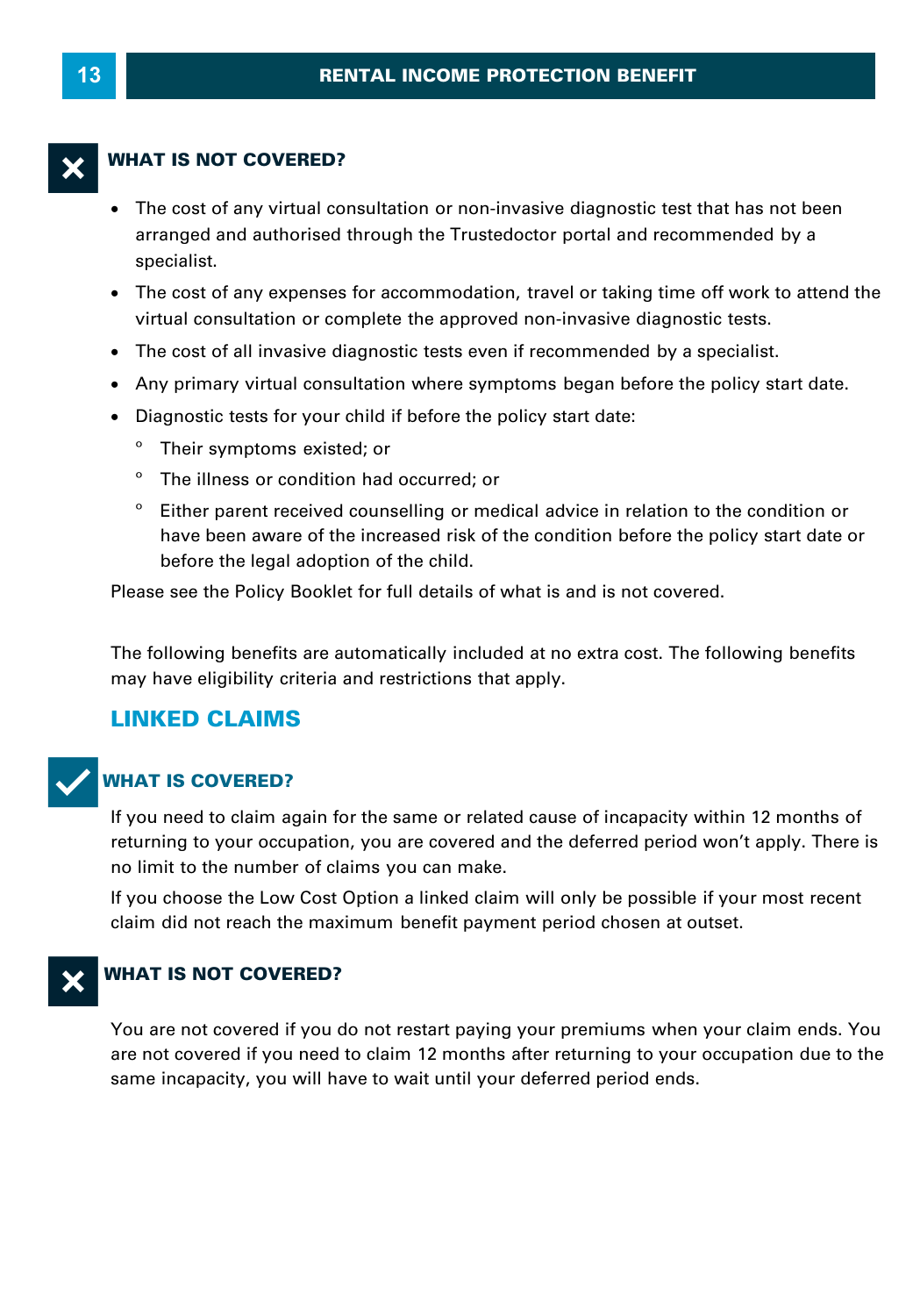#### **WAIVER OF PREMIUM**



#### **WHAT IS COVERED?**

You won't have to pay your premiums if you're incapacitated and receiving a monthly benefit.



#### **WHAT IS NOT COVERED?**

This does not cover your premiums during the deferred period.

#### **PROPORTIONATE BENEFIT**



#### T**WHAT IS COVERED?**

We will pay you a proportion of your monthly benefit if you go back to work after claiming<br>on reduced earnings as a result of your incapacity. **VHAT IS COVERED?**<br>We will pay you a proportion of your monthly benefit if you go back to work after claiming<br>on reduced earnings as a result of your incapacity.<br>The monthly benefit we pay you will be reduced in proportion

earnings (from the 12 months before your incapacity). The Proportionate Benefit will end once your earnings return to your pre-incapacity level or your claim ends.

If you choose the Low Cost Option the Proportionate Benefit will only be payable if your most recent claim does not reach the maximum benefit payment period chosen at outset and will only be paid for the remainder of that period.

#### **WHAT IS NOT COVERED?**

We won't be able to pay you the Proportionate Benefit if you reduce your earnings due to **WHAT IS NOT COVERED?**<br>We won't be able to pay you the Propo<br>incapacity before making a claim.<br>We won't pay you a higher monthly be We won't be able to pay you the Proportionate Benefit if you reduce your earnings<br>incapacity before making a claim.<br>We won't pay you a higher monthly benefit than your chosen monthly benefit.<br>You won't be eligible to recei

You won't be eligible to receive this benefit if:

- · you choose the Low Cost Option and your most recent claim reaches the maximum benefit payment period chosen at outset.
- ·u won't be eligible to receive this benefit if:<br>you choose the Low Cost Option and your most recent claim reaches the maximum<br>benefit payment period chosen at outset.<br>you're considered to be a houseperson; working less tha paid employment, or are not working at the time of claim, immediately before your incapacity.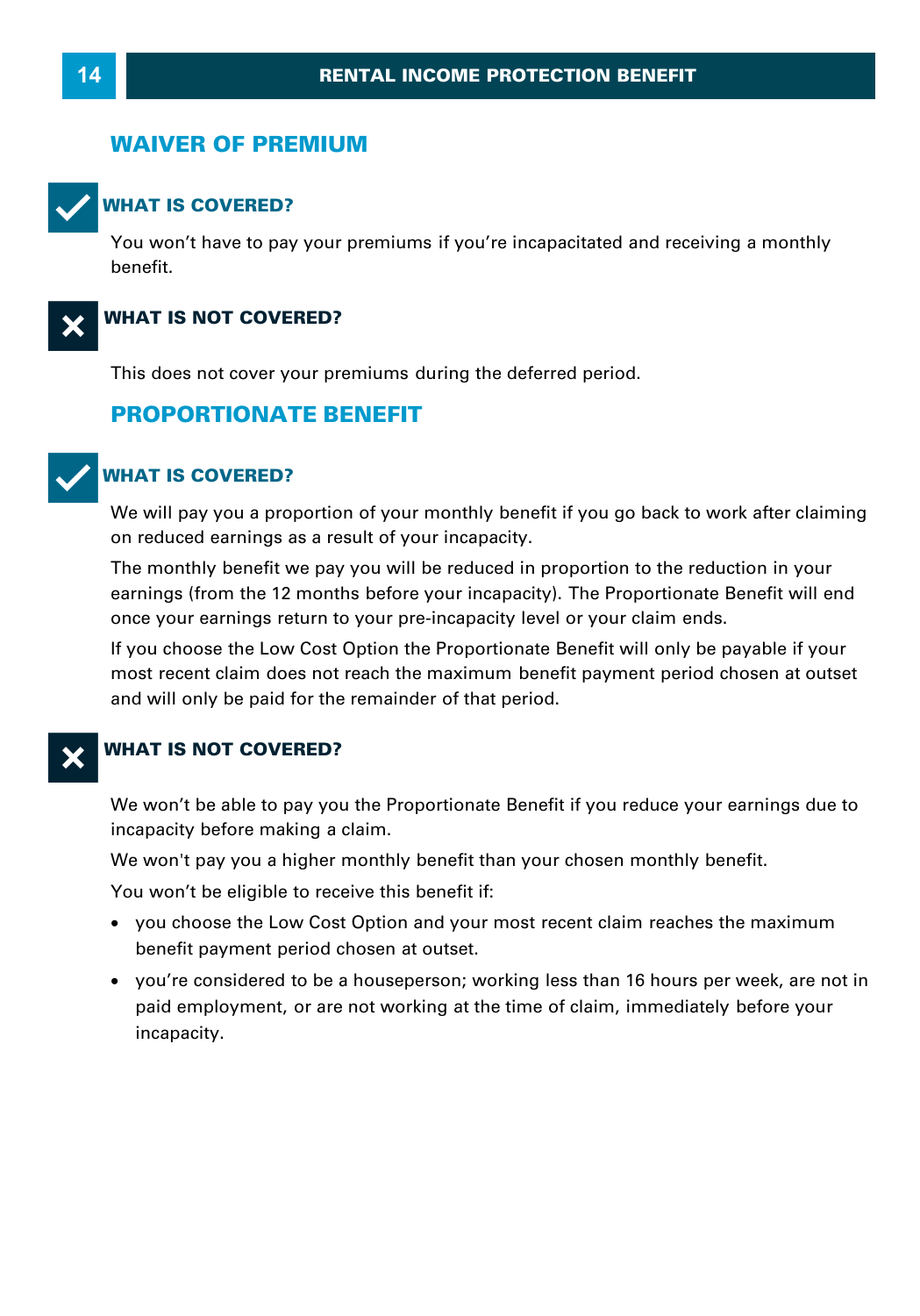# **CONTINUOUS COVER**



**WHAT IS COVERED?**<br>If you're unemployed or on a career break and become incapacitated then:

- The definition of incapacity will be Activities of Daily Living (ADL). This means that you must be unable to carry out at least three of the activities as listed in the section headed "What is Covered?".<br>The maximum monthly benefit we'll pay will drop to £1,666.67 per month.<br>When you return to work the definitio "What is Covered?".
- · The maximum monthly benefit we'll pay will drop to £1,666.67 per month.
- When you return to work the definition of incapacity in the event of a claim will be restored to that stated in your Policy Booklet.

If you're on maternity, paternity or adoption leave and become incapacitated then the definition of incapacity used will be own occupation.

#### **WHAT IS NOT COVERED?**

- · You will not be covered if you do not continue to pay your premiums whilst you're **VHAT IS NOT COVERED?**<br>• You will not be covered if you do not continue to pay your premiums whilst you'<br>unemployed, on a career break, or on maternity, paternity or adoption leave.<br>• You can't claim because you're made un
- You can't claim because you're made unemployed.

## **HOSPITALISATION BENEFIT**



## **WHAT IS COVERED?**

- · We'll cover you if you have to stay in hospital for more than seven consecutive nights during your deferred period.
- · We'll pay 1/30th of your monthly benefit for each night, from the 8th consecutive day you spend in hospital.
- · The maximum we'll pay out is £150 per night.

These payments will continue until you leave hospital, your deferred period ends, after 13 spend in hospital.<br>
• The maximum we'll pay out is £150 per night.<br>
These payments will continue until you leave hospital, your deferred period enc<br>
weeks of a hospital stay, your policy ends or you die, whichever is earli

If you choose the Stepped Benefit your monthly benefit will be based on the first deferred period and the first level of monthly benefit.

#### **LIFE COVER**



#### **WHAT IS COVERED?**

If you die during the length of the policy then we'll pay out an amount equal to 12 times the monthly premium (not the monthly benefit) being paid at the time of your death.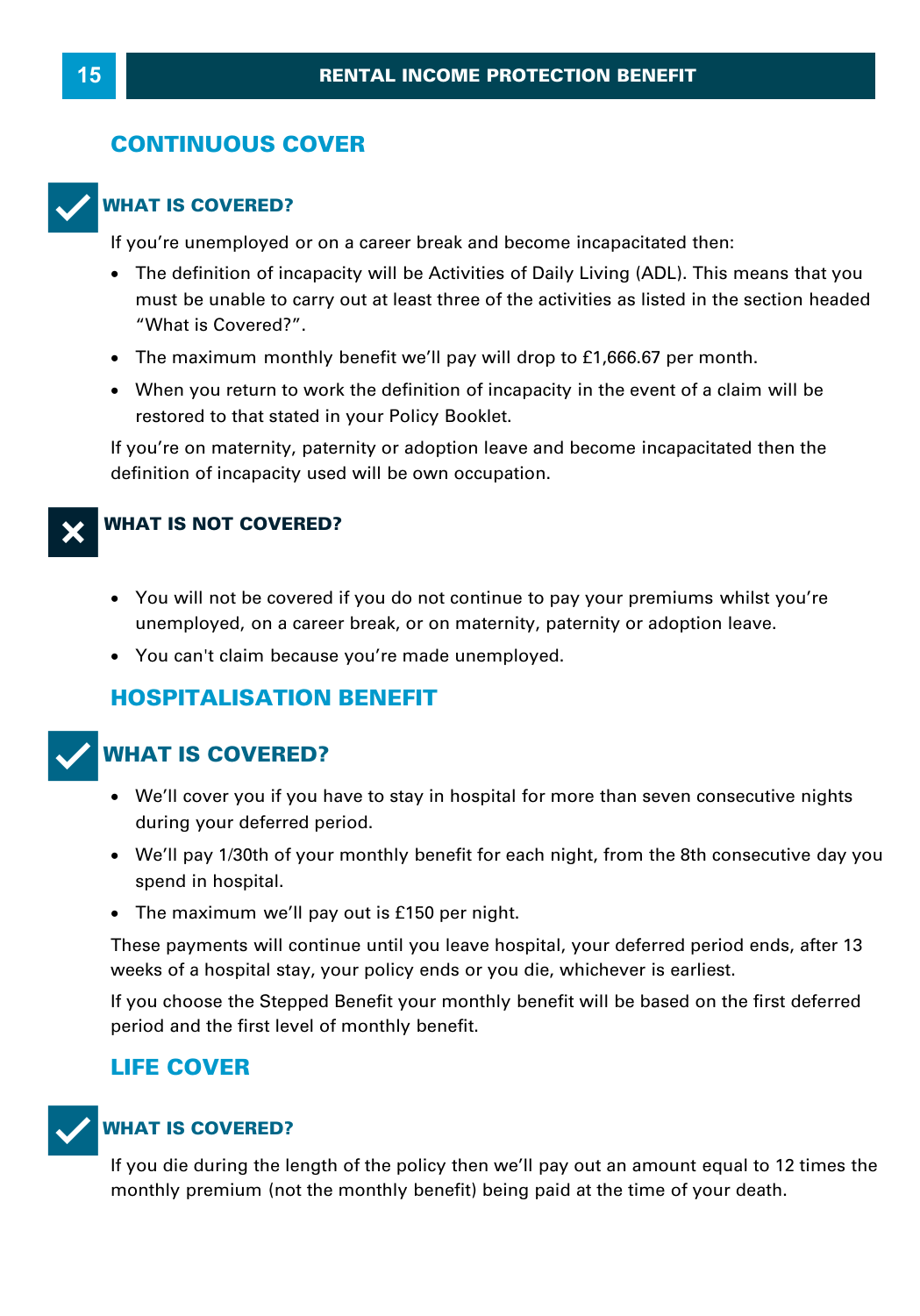# **FURTHER INFORMATION CAN I MAKE CHANGES TO MY POLICY?**<br>
FURTHER INFORMATION<br>
The CHANGES TO MY POLICY?<br>
The Changes to your policy. Please talk to us and we'

You can make changes to your policy. Please talk to us and we'll consider your request and let you know if what you're asking for is possible and what your new premium will be. **CAN I MAKE CHANGES TO MY POLICY?**<br>You can make changes to your policy. Please talk to us and we'll consider your request and<br>let you know if what you're asking for is possible and what your new premium will be.<br>If you mak You can make changes to your policy. Please talk to us and we'll consider your request a<br>let you know if what you're asking for is possible and what your new premium will be.<br>If you make any changes to your policy then a n

and conditions could apply.

You can change your policy to our Income Protection Benefit plan without the need to provide us with further medical information.

**WHAT IF I STOP RENTING AND TAKE OUT A MORTGAGE?**<br>You can change your policy to our Income Protection Benefit plan without the need to<br>provide us with further medical information.<br>If you do this a new policy will be set up premium will remain the same. provide us with further medical information.<br>If you do this a new policy will be set up and different terms and c<br>premium will remain the same.<br>Please see the Policy Booklet for further details.<br>**CAN I INCREASE MY MONTHLY** 

Please see the Policy Booklet for further details.

You can apply to increase your monthly benefit at any time without the need to provide us with further medical information, if the section named 'Changing Your Policy' is shown in your Policy Booklet. If your salary increase your monthly benefit at any time without<br>with further medical information, if the section named 'Changing Yo<br>your Policy Booklet.<br>• If your salary increases due to a promotion or change of job;<br>• If

You can do this:

- ·
- If your rent increases:
- · If you change your rental property; or
- ·If your salary increases due to a promotion or change of job;<br>If your rent increases;<br>If you change your rental property; or<br>If you purchase a property and take out a mortgage. You must also change your policy to<br>the Incom the Income Protection Benefit plan to use this option.

## **ARE MONTHLY BENEFITS TAXED?**

Any monthly benefits that we make should be free from UK Income Tax or National Insurance contributions. The Government may change this tax position at any time, which could affect the monthly benefit your policy pays out. **ARE MONTHLY BENEFITS TAXED?**<br>Any monthly benefits that we make should be free from UK<br>Insurance contributions. The Government may change this t<br>could affect the monthly benefit your policy pays out.<br>WHAT HAPPENS IF I MOVE

Your policy will still pay out if you reside or travel in any of the countries of the European Union, USA, Canada, Australia, New Zealand, the Isle of Man or the Channel Islands.

The policy will remain in force if you reside or travel for up to 12 consecutive months in any other part of the world, but the monthly benefit will only be payable for up to six calendar months if you need to claim. Union, USA, Canada, Australia, New Zealand, the Isle of Man or the Channel Islands.<br>The policy will remain in force if you reside or travel for up to 12 consecutive months in<br>other part of the world, but the monthly benefi

You don't need to tell us if you change your occupation or employment status during the length of your policy. Your definition of incapacity will be based on your employment status and occupation immediately prior to becoming incapacitated.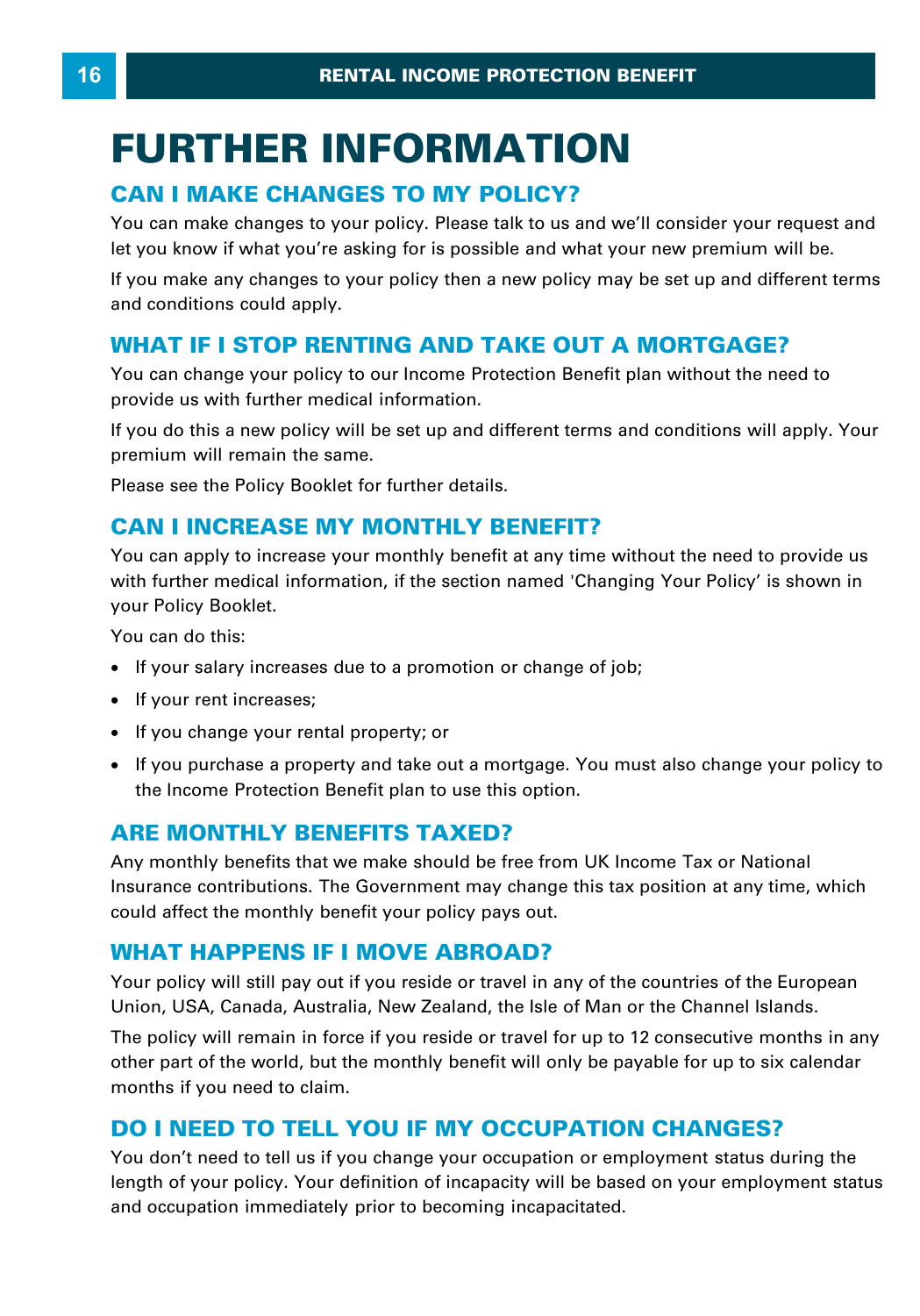**RENTAL INCOME PROTECTION BENALL INCOME PROTECTION BENALL INCOME PROTECTION BENALL INCOME PROTECTION BENALL INCOMENTION CANCEL OR CLAIM?**<br> **Prou can cancel your policy at any time. When you first take out y** You can cancel your policy at any time. When you first take out your policy you will have To can cancel your policy at any time. When you mist take out your policy you will have the opportunity to cancel. If you cancel within 30 days, we'll refund any premiums you've paid. If you cancel your policy at a later s WHAT IF I WANT TO CANCEL OR CLAIM?<br>You can cancel your policy at any time. When you first take out your policy you will the opportunity to cancel. If you cancel within 30 days, we'll refund any premiums you paid. If you ca

#### **To cancel or claim you can write to us at:**

The Droveway, Hove, East Sussex BN3 7PY

Or call or email us:

- · For Claims: 0800 027 9830\* health.claims@landg.com
- · For Cancellations: 0370 010 4080 \*

#### **To make a claim for Fracture Cover or Private Diagnostics:**

You need to register for and access the Trustedoctor customer portal via the links below:

Fracture Cover: [www.trustedoctor.com/landg-fracture-cover](https://www.trustedoctor.com/landg-fracture-cover)  Private Diagnostics: www.trustedoctor.com/landg-private-diagnostics You need to register for and access the<br>Fracture Cover: www.trustedoctor.com/l<br>Private Diagnostics: www.trustedoctor.c<br>**HOW DO I COMPLAIN?**<br>If you have a complaint about our servi

**HOWDO I COMPLAIN?**<br>If you have a complaint about our service or would like a copy of our internal complaint handling procedure, please contact us at: **HOW DO I COMPLAIN?**<br>If you have a complaint about our service or would like a copy of our internal complaint<br>handling procedure, please contact us at:<br>Legal & General Assurance Society Limited, Knox Court, 10 Fitzalan Pla

#### **0370 010 4080 \***

handling procedure, please contact us at:<br>Legal & General Assurance Society Limited, Knox Court, 10 Fitzalan Place, Cardiff, CF24 0TL<br>**0370 010 4080\***<br>Making a complaint doesn't affect your legal rights. If you're not happ making a complaint accord tancet you logar rights. If you're hot happy with the way we<br>handle your complaint, you can talk to the Financial Ombudsman Service at: Exchange<br>Tower, London E14 9SR<br>**0300 123 9 123**<br>complaint.in Tower, London E14 9SR

#### **0800 023 4567**

#### **complaint.info@financial-ombudsman.org.uk**

#### **www.financial-ombudsman.org.uk**

0300 123 9 123<br>complaint.info@financial-ombudsman.org.uk<br>www.financial-ombudsman.org.uk<br>To make a complaint about Fracture Cover or Private Diagnostics contact AXIS Speciality Europe SE at: Complaints AXIS Specialty Europe SE 52 Lime Street London EC3V 9AH Tel: 0207 050 9000 Fax: 0207 050 9001 Email: complaints@axiscapital.com